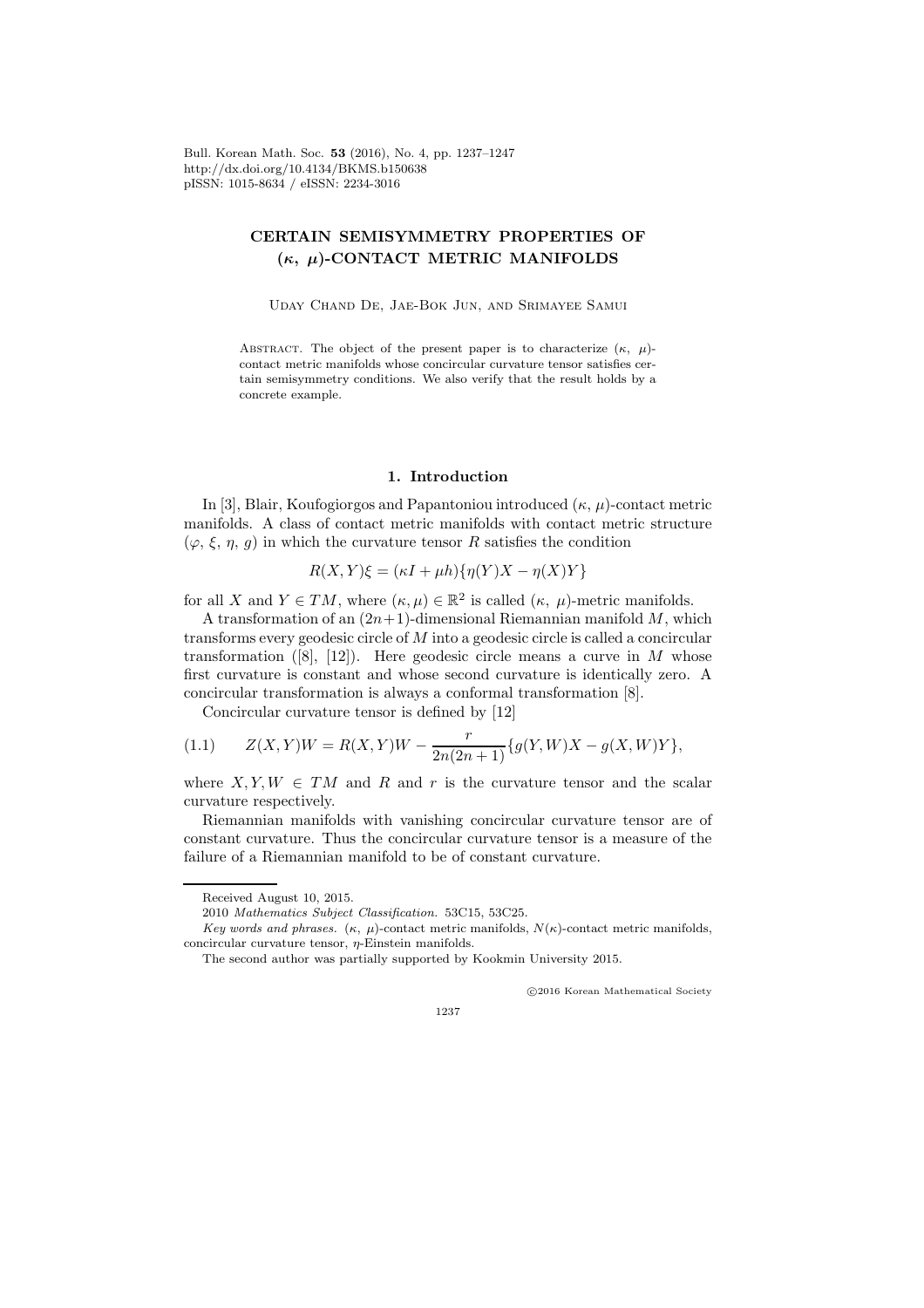In [2], D. E. Blair et al. started a study of concircular curvature tensor of contact metric manifolds. Also concircular curvature tensor in  $(\kappa, \mu)$ -contact metric manifolds has been studied by U. C. De and Sujit Ghosh [6].

A Riemannian manifold is said to be semisymmetric if its curvature tensor R satisfies  $R(X, Y) \cdot R = 0$ ,  $X, Y \in TM$ , where  $R(X, Y)$  acts on R.

Recently, in [13] Yildiz and De studied  $\varphi$ -projectively semisymmetric and h-projectively semisymmetric  $(\kappa, \mu)$ -contact metric manifolds.

Motivated by the above studies, we study in this paper certain semisymmetry properties of the concircular curvature tensor in  $(\kappa, \mu)$ -contact metric manifolds.

The paper is organized as follows:

In Section 2, we give necessary details about  $(\kappa, \mu)$ -contact metric manifolds. Section 3 deals with  $\varphi$ -concircularly semisymmetric  $(\kappa, \mu)$ -contact metric manifolds. In Section 4, h-concircularly semisymmetric  $(\kappa, \mu)$ -contact metric manifolds have been studied. Finally, we construct an example of a  $(\kappa, \mu)$ contact metric manifold which verifies Theorem 5.1.

#### 2. Preliminaries

An  $(2n+1)$ -dimensional differentiable manifold M is called an almost contact manifold if there is an almost contact structure  $(\varphi, \xi, \eta)$  consisting of a  $(1, 1)$ tensor field  $\varphi$ , a vector field  $\xi$ , a 1-form  $\eta$  satisfying

(2.1) 
$$
\varphi^2(X) = -X + \eta(X)\xi, \ \eta(\xi) = 1, \ \varphi\xi = 0, \ \eta \circ \varphi = 0.
$$

An almost contact structure is said to be normal if the induced almost complex structure J on the product manifold  $M^{2n+1}\times \mathbb{R}$  defined by  $J(X, f\frac{d}{dt}) =$  $(\phi X - f \xi, \eta(X) \frac{d}{dt})$  is integrable, where X is tangent to M, t is the coordinate of R and f is a smooth function on  $M^{2n+1} \times \mathbb{R}$ .

The condition for being normal is equivalent to vanishing of the torsion tensor  $[\varphi, \varphi] + 2d\eta \otimes \xi$ , where  $[\varphi, \varphi]$  is the Nijenhuis tensor of  $\varphi$ .

Let g be a compatible Riemannian metric with structure  $(\varphi,\xi,\eta)$ , that is,

(2.2) 
$$
g(X,Y) = g(\varphi X, \varphi Y) + \eta(X)\eta(Y),
$$

or equivalently,

(2.3) 
$$
g(X,\xi) = \eta(X), \ g(\varphi X, Y) = -g(X, \varphi Y)
$$

for all  $X, Y \in TM$ .

An almost contact metric structure becomes a contact metric structure if

(2.4) 
$$
g(X, \varphi Y) = d\eta(X, Y)
$$

for all  $X, Y \in TM$ .

Given a contact metric manifold  $M^{2n+1}(\varphi,\xi,\eta,g)$ , we define a  $(1,1)$ -tensor field h by  $h = \frac{1}{2}L_{\xi}\varphi$ , where L denotes the Lie differentiation. Then h is symmetric and satisfies

(2.5) hξ = 0, hϕ + ϕh = 0,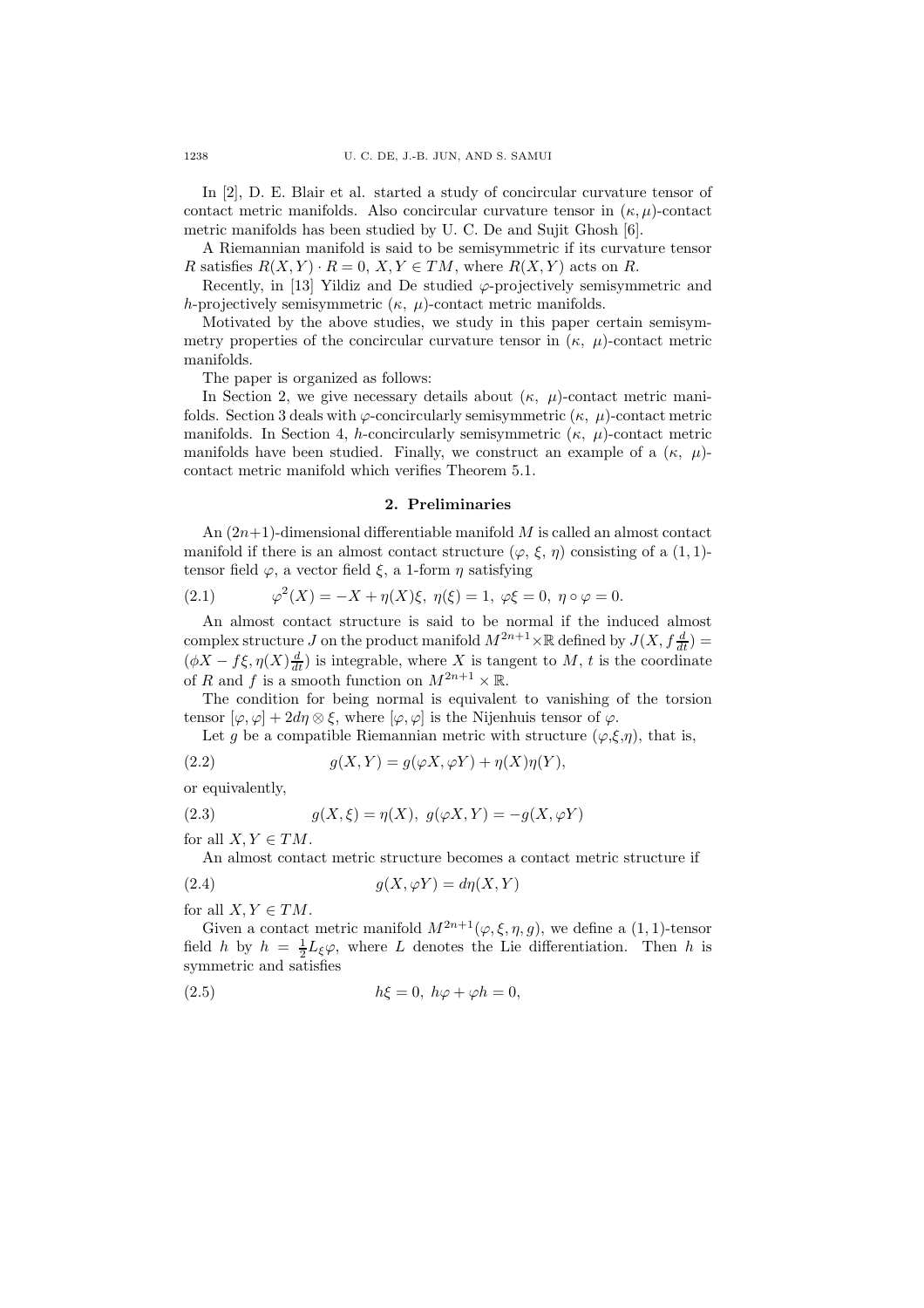(2.6) 
$$
\nabla \xi = -\varphi - \varphi h, \; trace(h) = trace(\varphi h) = 0,
$$

where  $\nabla$  is the Levi-Civita connection.

A contact metric manifold is said to be an  $\eta$ -Einstein manifold if

$$
(2.7) \tS(X,Y) = ag(X,Y) + b\eta(X)\eta(Y),
$$

where  $a, b$  are smooth functions on M and S is the Ricci tensor.

A normal contact metric manifold is called a Sasakian manifold. An almost contact metric manifold is Sasakian if and only if

(2.8) 
$$
(\nabla_X \varphi)Y = g(X, Y)\xi - \eta(Y)X.
$$

On a Sasakian manifold, the following relation holds

(2.9) 
$$
R(X,Y)\xi = \eta(Y)X - \eta(X)Y
$$

for all  $X, Y \in TM$ .

Blair, Koufogiorgos and Papantoniou [3] considered the  $(\kappa, \mu)$ -nullity condition and gave several reasons for studying it. The  $(\kappa, \mu)$ -nullity distribution  $N(\kappa, \mu)$  ([3], [10]) of a contact metric manifold M is defined by

$$
N(\kappa, \mu) : p \mapsto N_p(\kappa, \mu).
$$

Here  $N_p(\kappa, \mu) = [W \in T_pM \mid R(X, Y)W = (\kappa I + \mu h)(g(Y, W)X - g(X, W)Y)]$ for all  $X, Y \in TM$ , where  $(\kappa, \mu) \in \mathbb{R}^2$ .

A contact metric manifold  $M^{2n+1}$  with  $\xi \in N(\kappa, \mu)$  is called a  $(\kappa, \mu)$ -contact metric manifold. Then we have

(2.10) 
$$
R(X,Y)\xi = \kappa[\eta(Y)X - \eta(X)Y] + \mu[\eta(Y)hX - \eta(X)hY] \text{ for all } X, Y \in TM.
$$

For  $(\kappa, \mu)$ -metric manifolds, it follows that  $h^2 = (\kappa - 1)\varphi^2$ . This class contains Sasakian manifolds for  $\kappa = 1$  and  $h = 0$ . In fact, for a  $(\kappa, \mu)$ -metric manifold, the condition of being Sasakian manifold,  $\kappa$ -contact manifold,  $\kappa = 1$ and  $h = 0$  are equivalent. If  $\mu = 0$ , then the  $(\kappa, \mu)$ -nullity distribution  $N(\kappa, \mu)$ is reduced to  $\kappa$ -nullity distribution  $N(\kappa)$  [11]. If  $\xi \in N(\kappa)$ , then we call contact metric manifold M an  $N(\kappa)$ -contact metric manifold.

 $(\kappa, \mu)$ -contact metric manifolds have been studied by several authors ([1],  $[4]$ ,  $[5]$ ,  $[6]$ ,  $[7]$ ,  $[9]$  and many other authors.

In a  $(\kappa, \mu)$ -contact metric manifold, the following relations hold [3]:

$$
(2.11) \t\t\t h^2 = (\kappa - 1)\varphi^2,
$$

(2.12) 
$$
(\nabla_X \varphi)Y = g(X + hX, Y)\xi - \eta(Y)(X + hX),
$$

(2.13) 
$$
R(\xi, X)Y = \kappa \{ g(X, Y)\xi - \eta(Y)X \} + \mu \{ g(hX, Y)\xi - \eta(Y)hX \},
$$

$$
(2.14) \tS(X,\xi) = 2n\kappa\eta(X),
$$

(2.15) 
$$
S(X,Y) = \{(2n-2) - n\mu\}g(X,Y) + \{(2n-2) + \mu\}g(hX,Y) + \{(2-2n) + n + (2\kappa + \mu)\}\eta(X)\eta(Y),
$$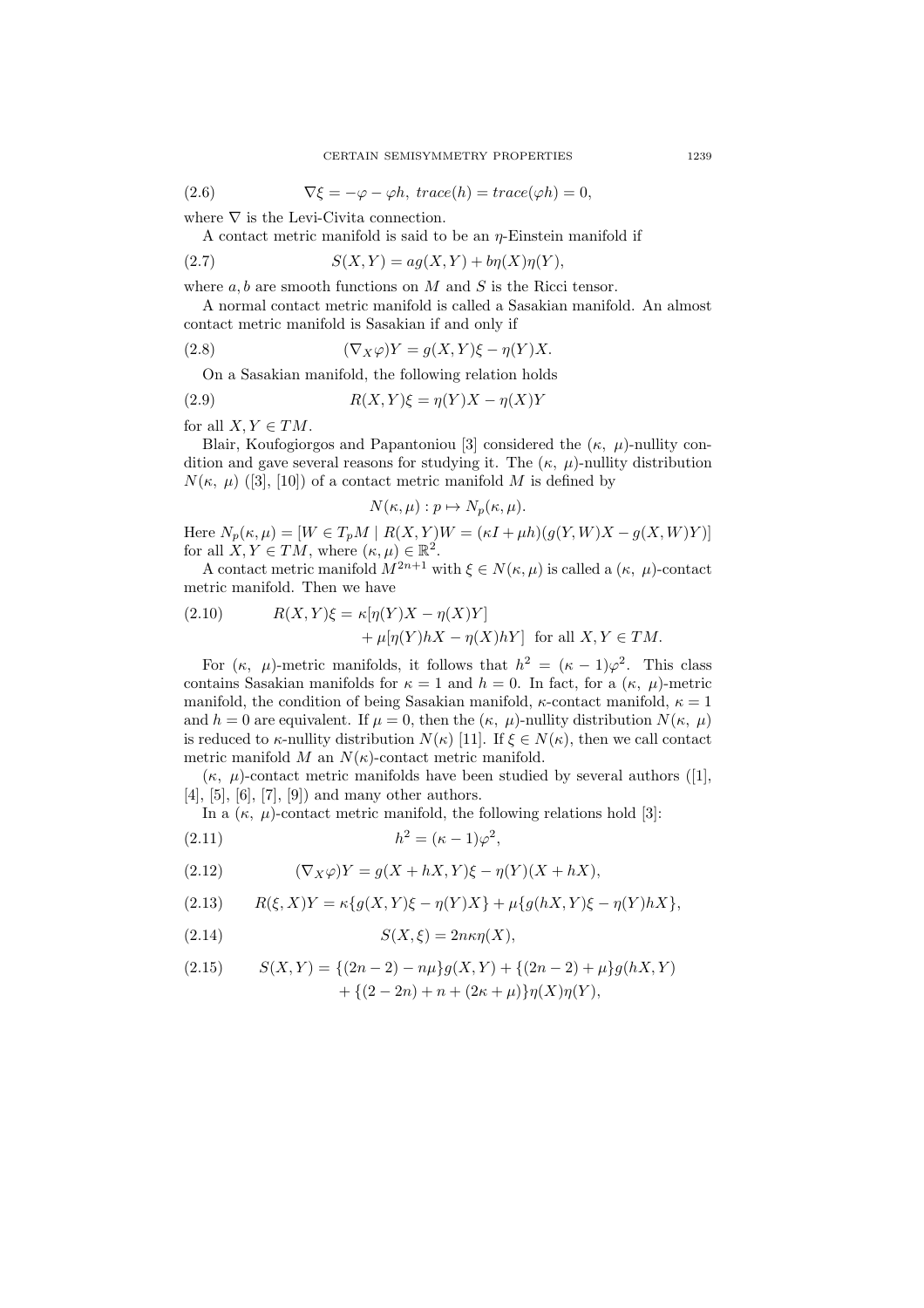1240 U. C. DE, J.-B. JUN, AND S. SAMUI

(2.16) 
$$
r = 2n(2n - 2 + \kappa - n\mu),
$$

(2.17) 
$$
S(X, hY) = \{(2n - 2) - n\mu\}g(X, hY) - (\kappa - 1)\{(2n - 2) + \mu\}g(X, Y) + (\kappa - 1)\{(2n - 2) + \mu\}\eta(X)\eta(Y),
$$

$$
(2.18) \qquad \qquad Q\varphi - \varphi Q = 2\{(2n-2) + \mu\}h\varphi,
$$

where Q is the Ricci operator defined by  $g(QX, Y) = S(X, Y)$ . From  $[3]$  we can state the following results:

**Lemma 2.1.** Let M be an  $(2n + 1)$ -dimensional contact metric manifold with  $\xi$  belonging to the  $(\kappa, \mu)$ -nullity distribution. Then we have

$$
R(X,Y)\varphi W - \varphi R(X,Y)W
$$
  
= { $(1 - \kappa)[g(\varphi Y, W)\eta(X) - g(\varphi X, W)\eta(Y)]$   
+  $(1 - \mu)[g(\varphi hY, W)\eta(X) - g(\varphi hX, W)\eta(Y)]$ } $\xi$   
-  $g(Y + hY, W)(\varphi X + \varphi hX) + g(X + hX, W)(\varphi Y + \varphi hY)$   
-  $g(\varphi Y + \varphi hY, W)(X + hX) + g(\varphi X + \varphi hX, W)(Y + hY)$   
-  $\eta(W)\{(1 - \kappa)[\eta(X)\varphi Y - \eta(Y)\varphi X]$   
+  $(1 - \mu)[\eta(X)\varphi hY - \eta(Y)\varphi hX]\}$ 

for any vector fields  $X, Y, W$ .

**Lemma 2.2.** Let M be an  $(2n + 1)$ -dimensional contact metric manifold with  $\xi$  belonging to the  $(\kappa, \mu)$ -nullity distribution. Then we have

$$
R(X,Y)hW - hR(X,Y)W
$$
  
= { $\kappa[g(hY,W)\eta(X) - g(hX,W)\eta(Y)]$   
+  $\mu(1 - \kappa)[g(X,W)\eta(Y) - g(Y,W)\eta(X)]$ } $\xi$   
+  $\kappa{g(Y,\varphi W)\varphi hX - g(X,\varphi W)\varphi hY}$   
+  $g(W,\varphi hY)\varphi X - g(W,\varphi hX)\varphi Y$   
+  $\eta(W)[\eta(X)hY - \eta(Y)hX]$ }  
-  $\mu{\eta(Y)[(1 - \kappa)\eta(W)X + \mu\eta(X)hW]}$   
-  $\eta(X)[(1 - \kappa)\eta(W)Y + \mu\eta(Y)hW] + 2g(X,\varphi Y)\varphi hW$ }

for any vector fields  $X, Y, W$ .

# 3. η-Einstein (κ, μ)-contact metric manifolds

In general, in a  $(\kappa, \mu)$ -contact metric manifold, the Ricci operator Q does not commute with  $\varphi$ . However, Yildiz and De [13] proved the following: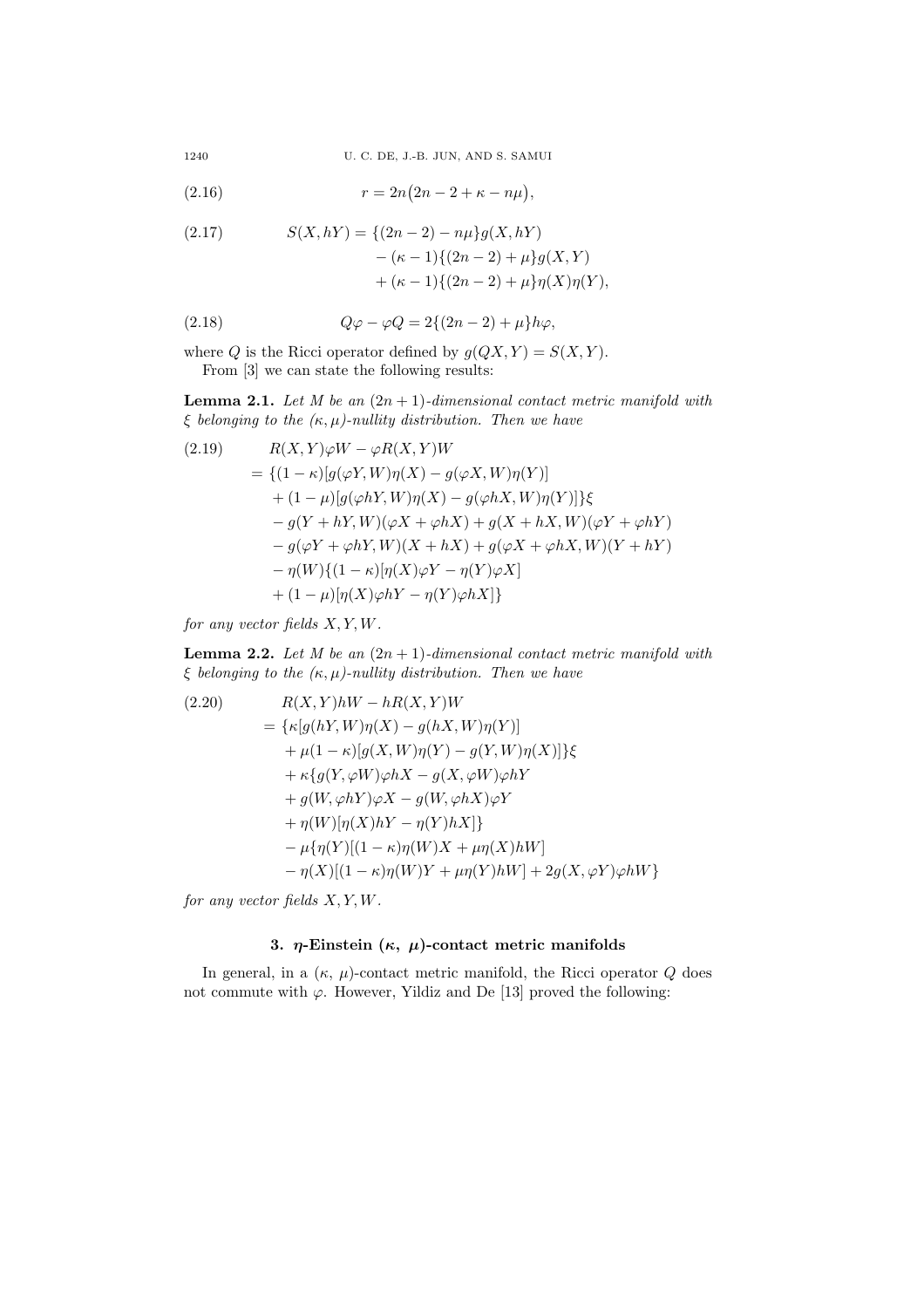**Proposition 3.1.** In a non-Sasakian  $(\kappa, \mu)$ -contact metric manifold, the following conditions are equivalent:

- (a)  $\eta$ -Einstein manifold,
- (b)  $Q\varphi = \varphi Q$ .

For  $n = 1$ , from (2.18) and Proposition 3.1 we can state the following:

Corollary 3.1. A 3-dimensional non-Sasakian η-Einstein  $(κ, μ)$ -contact metric manifold is an  $N(\kappa)$ -contact metric manifold.

### 4.  $\varphi$ -concircularly semisymmetric  $(\kappa, \mu)$ -contact metric manifolds

**Definition 4.1.** A  $(\kappa, \mu)$ -contact metric manifold is said to be  $\varphi$ -concircularly semisymmetric if  $Z(X, Y) \cdot \varphi = 0$  for all  $X, Y \in TM$ .

Suppose M be an  $(2n+1)$ -dimensional  $\varphi$ -concircularly semisymmetric  $(\kappa, \mu)$ contact metric manifold. Then we get

(4.1) 
$$
Z(X,Y)\varphi W - \varphi(Z(X,Y)W) = 0.
$$

Using  $(1.1)$  and  $(2.19)$  in  $(4.1)$  we have

$$
(4.2) \{ (1 - \kappa) [g(\varphi Y, W)\eta(X) - g(\varphi X, W)\eta(Y)]+ (1 - \mu) [g(\varphi hY, W)\eta(X) - g(\varphi hX, W)\eta(Y)]\} \xi-g(Y + hY, W)(\varphi X + \varphi hX) + g(X + hX, W)(\varphi Y + \varphi hY)-g(\varphi Y + \varphi hY, W)(X + hX) + g(\varphi X + \varphi hX, W)(Y + hY)- \eta(W)\{(1 - \kappa) [\eta(X)\varphi Y - \eta(Y)\varphi X] + (1 - \mu) [\eta(X)\varphi hY - \eta(Y)\varphi hX]\}- \frac{r}{2n(2n+1)} [g(Y, \varphi W)X - g(X, \varphi W)Y - g(Y, W)\varphi X + g(X, W)\varphi Y]= 0.
$$

Taking inner product with  $Z$  of  $(4.2)$  and contracting  $Y, Z$  we obtain

$$
(4.3) \ \ g(\varphi X, W)\{\kappa - 3 - \frac{r(2n-1)}{2n(2n+1)} + (2n+1)\} + g(\varphi X, hW)(2 - \mu - 2n) = 0.
$$

Putting  $X = \varphi X$  and using (2.1) we have

(4.4) 
$$
g(X, hW) = ag(X, W) + b\eta(X)\eta(W),
$$

where

$$
a = -\frac{\kappa - 3 - \frac{r(2n-1)}{2n(2n+1)} + (2n+1)}{2 - \mu - 2n}
$$

and

$$
b = \frac{\kappa - 3 - \frac{r(2n-1)}{2n(2n+1)} + (2n+1)}{2 - \mu - 2n}.
$$

Putting  $(4.4)$  in  $(2.15)$  we have

(4.5)  $S(X, W) = a_1 g(X, W) + b_1 \eta(X) \eta(W),$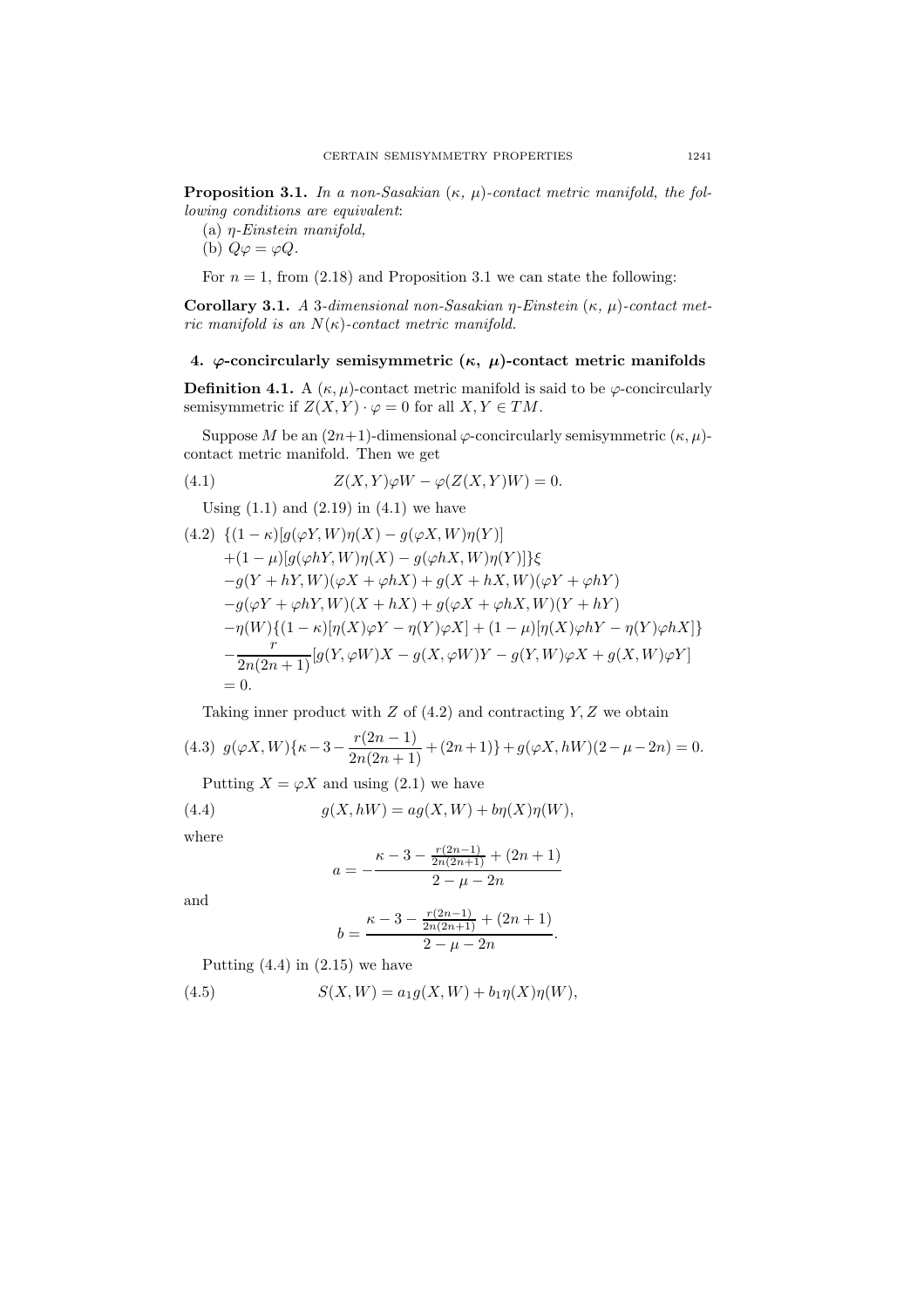where

$$
a_1 = \{(2n-2) - n\mu\} - \{(2n-2) + \mu\} \frac{\kappa - 3 - \frac{r(2n-1)}{2n(2n+1)} + (2n+1)}{2 - \mu - 2n}
$$

and

$$
b_1 = \{(2-2n) + n(2\kappa + \mu)\} + \{(2n-2) + \mu\} \frac{\kappa - 3 - \frac{r(2n-1)}{2n(2n+1)} + (2n+1)}{2 - \mu - 2n}.
$$

From (4.5) we can conclude the following:

**Theorem 4.1.** An  $(2n+1)$ -dimensional  $\varphi$ -concircularly semisymmetric  $(\kappa, \mu)$ contact metric manifold reduces to an η-Einstein manifold.

From Proposition 3.1 and Theorem 4.1 we can state that:

Corollary 4.1. Let M be an  $(2n + 1)$ -dimensional  $\varphi$ -concircularly semisymmetric  $(\kappa, \mu)$ -contact metric manifold. Then the Ricci operator Q commutes with  $\varphi$ . That is,  $Q\varphi = \varphi Q$ .

## 5. 3-dimensional  $\varphi$ -concircularly semisymmetric  $(κ, μ)$ -contact metric manifolds

Suppose M is a 3-dimensional  $\varphi$ -concircularly semisymmetric  $(\kappa, \mu)$ -contact metric manifold.

Putting  $n = 1$  in equation (4.3) we have

(5.1) 
$$
g(\varphi X, W)(\kappa - \frac{r}{6}) + g(\varphi X, hW)\mu = 0.
$$

Substituting  $W = hW$  in (5.1) we obtain

(5.2) 
$$
(\kappa - \frac{r}{6})hW + \mu h^2 W = 0.
$$

Applying trace in both side of the equation  $(5.2)$  and using  $traceh = 0$ , we get

$$
\mu = 0.
$$

From (5.3) we can state the following:

**Theorem 5.1.** A 3-dimensional  $\varphi$ -concircularly semisymmetric (κ, μ)-contact metric manifold reduces to an  $N(\kappa)$ -contact metric manifold.

### 6. h-concircularly semisymmetric  $(\kappa, \mu)$ -contact metric manifolds

**Definition 6.1.** A  $(\kappa, \mu)$ -contact metric manifold is said to be h-concircularly semisymmetric if  $Z(X, Y) \cdot h = 0$  for all  $X, Y \in TM$ .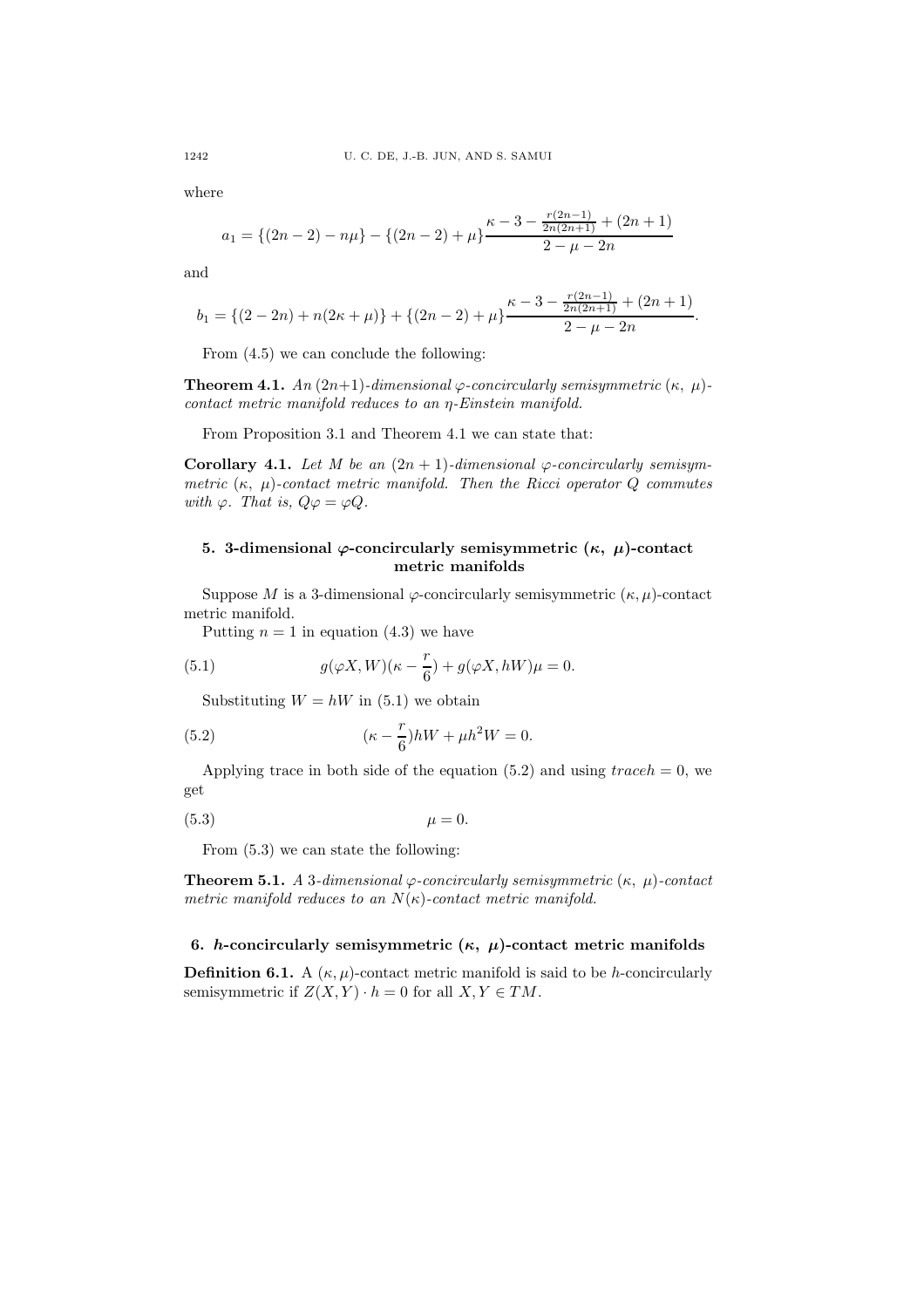Suppose M is an  $(2n+1)$ -dimensional h-concircularly semisymmetric  $(\kappa, \mu)$ contact metric manifold. Then we get

(6.1) 
$$
Z(X,Y)hW - h(Z(X,Y)W) = 0.
$$

Using  $(1.1)$  and  $(2.20)$  in  $(6.1)$  we have

(6.2) 
$$
\{ \kappa[g(hY, W)\eta(X) - g(hX, W)\eta(Y)] + \mu(1 - \kappa)[g(X, W)\eta(Y) - g(Y, W)\eta(X)] \} \xi
$$
  
+
$$
\kappa\{ g(Y, \varphi W)\varphi hX - g(X, \varphi W)\varphi hY + g(W, \varphi hY)\varphi X - g(W, \varphi hX)\varphi Y + \eta(W)[\eta(X)hY - \eta(Y)hX] \} - \mu\{\eta(Y)[(1 - \kappa)\eta(W)X + \mu\eta(X)hW] - \eta(X)[(1 - \kappa)\eta(W)Y + \mu\eta(Y)hW] + 2g(X, \varphi Y)\varphi hW \} - \frac{r}{2n(2n+1)}[g(Y, hW)X - g(X, hW)Y - g(Y, W)hX + g(X, W)hY] = 0.
$$

Taking inner product with  $Z$  of  $(6.2)$  and contracting  $Y, Z$  we obtain

(6.3) 
$$
\{\kappa + 2\mu + \frac{r}{2n}\}g(hW, X) + \mu(\kappa - 1)g(X, W) - (2n + 1)\mu(\kappa - 1)\eta(X)\eta(W) = 0,
$$

which implies that

(6.4)  $g(X, hW) = ag(X, W) + b\eta(X)\eta(W),$ where  $a=-\frac{\mu(\kappa-1)}{\kappa}$  $\kappa + 2\mu + \frac{r}{2n}$ 

and

$$
b = \frac{(2n+1)\mu(\kappa-1)}{\kappa+2\mu+\frac{r}{2n}}.
$$

Putting  $(6.4)$  in  $(2.15)$  we have

(6.5) 
$$
S(X, W) = a_1 g(X, W) + b_1 \eta(X) \eta(W),
$$

where

$$
a_1 = \{(2n-2) - n\mu\} - \{(2n-2) + \mu\} \frac{\mu(\kappa - 1)}{\kappa + 2\mu + \frac{r}{2n}}
$$

and

$$
b_1 = \{(2-2n) + n(2\kappa + \mu)\} + \{(2n-2) + \mu\} \frac{(2n+1)(\kappa - 1)\mu}{\kappa + 2\mu + \frac{r}{2n}}.
$$

From (6.5) we can conclude the following:

**Theorem 6.1.** An  $(2n+1)$ -dimensional h-concircularly semisymmetric  $(\kappa, \mu)$ contact metric manifold is an η-Einstein manifold.

From Proposition 3.1 and Theorem 6.1 we can state that: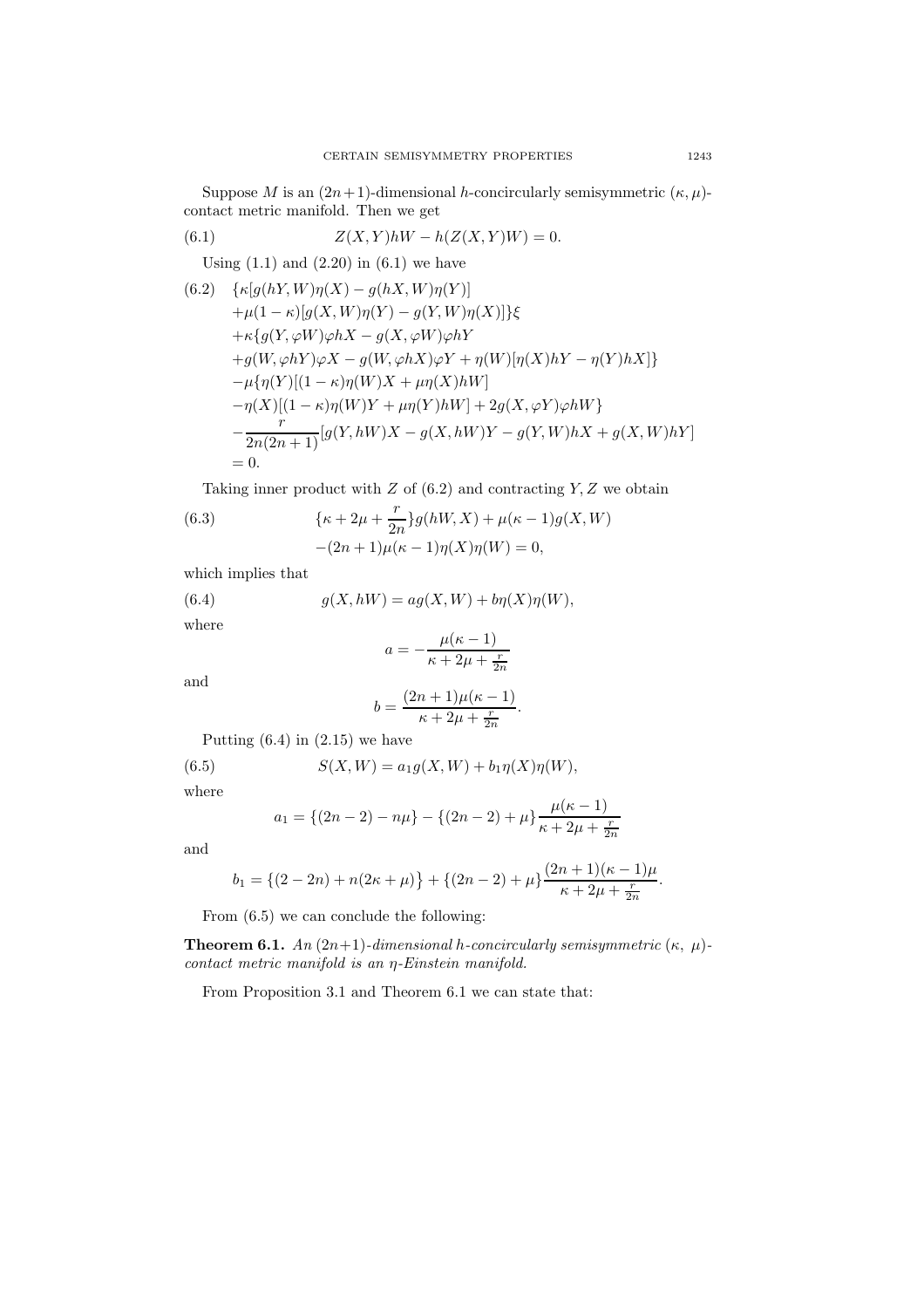Corollary 6.1. Let M be an  $(2n + 1)$ -dimensional h-concircularly semisymmetric  $(\kappa, \mu)$ -contact metric manifold. Then the Ricci operator Q commutes with  $\varphi$ . That is,  $Q\varphi = \varphi Q$ .

## 7. An example

Let us consider a 3-dimensional manifold  $M = \{(x, y, z) \in \mathbb{R}^3 : (x, y, z) \neq 0\}$  $(0,0,0)$ , where  $(x, y, z)$  are the standard coordinates in  $\mathbb{R}^3$ . The vector fields  $e_1 = e^{z-x} \frac{\partial}{\partial x}$ ,  $e_2 = e^{z-y} \frac{\partial}{\partial y}$ ,  $e_3 = \frac{\partial}{\partial z}$  are linearly independent at each point of  $M$ . Let  $g$  be the metric defined by

(7.1) 
$$
g(e_i, e_j) = \begin{cases} 1 & \text{for } i = j, \\ 0 & \text{for } i \neq j. \end{cases}
$$

Here  $i$  and  $j$  runs from 1 to 3.

Let  $\eta$  be the 1-form defined by  $\eta(Z) = q(Z, e_1)$  for any vector field Z tangent to M. Let  $\varphi$  be the (1, 1)-tensor field defined by  $\varphi e_2 = -e_3$ ,  $\varphi e_3 = e_2$ ,  $\varphi e_1 =$ 0. From the properties of  $\varphi$  and  $\eta$  we can state the following:  $g(e_i, \varphi e_j) =$  $d\eta(e_i, e_j)$ , where i and j runs from 1 to 3. Using the linearity property of  $\varphi$ and g we have

$$
\eta(e_1) = 1,
$$
  
\n
$$
\varphi^2 Z = -Z + \eta(Z)e_1
$$
  
\n
$$
g(\varphi Z, \varphi W) = g(Z, W) - \eta(Z)\eta(W)
$$

for any vector field  $Z, W$ .

Then for  $e_1 = \xi$ , the structure  $(\varphi, \xi, \eta, g)$  defines a contact metric structure on M.

Let  $\nabla$  be the Levi-Civita connection on M with respect to the metric g. Then we have

$$
[e_1, e_2] = e^{z-x} \frac{\partial}{\partial x} (e^{z-y} \frac{\partial}{\partial y}) - e^{z-y} \frac{\partial}{\partial y} (e^{z-x} \frac{\partial}{\partial x})
$$

$$
= e^{z-x} e^{z-y} \frac{\partial^2}{\partial x \partial y} - e^{z-x} e^{z-y} \frac{\partial^2}{\partial x \partial y}
$$

$$
= 0.
$$

Similarly,

$$
[e_1, e_3] = -e_1, \quad [e_2, e_3] = -e_2, \quad [e_2, e_1] = 0,
$$

$$
[e_3, e_1] = e_1, \quad [e_3, e_2] = e_2.
$$

From Koszul's formula, the Riemannian connection  $\nabla$  of the metric g is given by

(7.2) 
$$
2g(\nabla_X Y, Z) = Xg(Y, Z) + Yg(Z, X) - Zg(X, Y) - g(X, [Y, Z]) - g(Y, [X, Z]) + g(Z, [X, Y]).
$$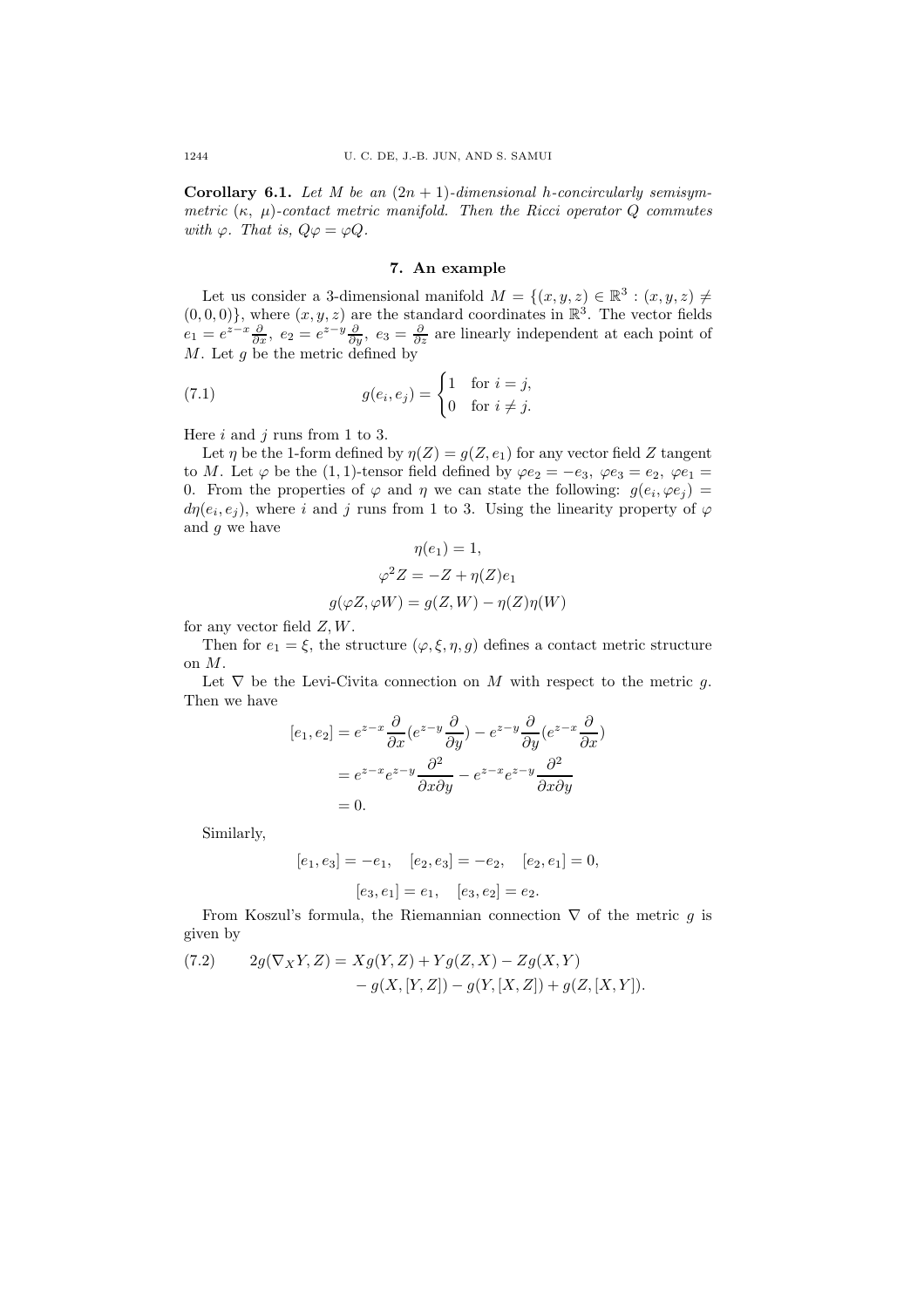Using  $(7.2)$  we have

$$
\nabla_{e_1} e_1 = e_3, \quad \nabla_{e_1} e_2 = 0, \quad \nabla_{e_1} e_3 = -e_1,
$$
  
\n
$$
\nabla_{e_2} e_1 = 0, \quad \nabla_{e_2} e_2 = e_3, \quad \nabla_{e_2} e_3 = -e_2,
$$
  
\n
$$
\nabla_{e_3} e_1 = 0, \quad \nabla_{e_3} e_2 = 0, \quad \nabla_{e_3} e_3 = 0.
$$

We also know that

$$
\nabla_{e_2}e_1=-\varphi e_2-\varphi h e_2.
$$

Comparing the above two relations for  $\nabla_{e_2} e_1$  and using  $\varphi e_1 = 0$ ,  $\varphi e_3 = e_2$  and  $\varphi e_2 = -e_3$ , we have

$$
he_2=-e_2.
$$

Similarly, we obtain

$$
he_3 = -e_3
$$
 and  $he_1 = 0$ .

It is known that Riemannian curvature tensor

(7.3) 
$$
R(X,Y)Z = \nabla_X \nabla_Y Z - \nabla_Y \nabla_X Z - \nabla_{[X,Y]} Z.
$$

Using (7.3) we obtain

$$
R(e_2, e_1)e_1 = -e_2,
$$
  
\n
$$
R(e_3, e_1)e_1 = -e_3,
$$
  
\n
$$
R(e_2, e_3)e_1 = 0.
$$

We conclude that  $e_1$  belongs to the  $(\kappa,\mu)$ -nullity distribution, where  $\kappa =$  $-1, \mu = 0$ . Hence the manifold reduces to an  $N(\kappa)$ -contact metric manifold.

All nonzero components of the curvature tensor can be written as follows:

$$
R(e_1, e_2)e_2 = -e_1, \quad R(e_1, e_3)e_3 = -e_1,
$$
  
\n
$$
R(e_2, e_3)e_3 = -e_2, \quad R(e_2, e_3)e_2 = e_3,
$$
  
\n
$$
R(e_1, e_3)e_3 = -e_1, \quad R(e_3, e_1)e_1 = -e_3, \quad R(e_2, e_1)e_1 = -e_2.
$$
  
\nFrom the above results, we have the Ricci tensor

$$
S(e_1, e_1) = g(R(e_2, e_1)e_1, e_2) + g(R(e_3, e_1)e_1, e_3)
$$
  
= -2.

Similarly, we obtain  $S(e_2, e_2) = -2$ ,  $S(e_3, e_3) = -2$  and the scalar curvature  $r = S(e_1, e_1) + S(e_2, e_2) + S(e_3, e_3 = -6.$ 

From the above calculation we can conclude that  $S(X, Y) = -2g(X, Y)$  for  $X = a_1e_1 + a_2e_2 + a_3e_3$  and  $Y = b_1e_1 + b_2e_2 + b_3e_3$ .

For 3-dimensional  $(\kappa, \mu)$ -contact metric manifolds, Riemannian curvature tensor can be written as follows:

(7.4) 
$$
R(X,Y)W = [S(Y,W)X - S(X,W)Y + g(X,W)QX - g(X,W)QY] - \frac{r}{2}[g(Y,W)X - g(X,W)Y].
$$

Using the values of Ricci tensors and the scalar curvature we obtain

(7.5) 
$$
R(X,Y)W = -[g(Y,W)X - g(X,W)Y].
$$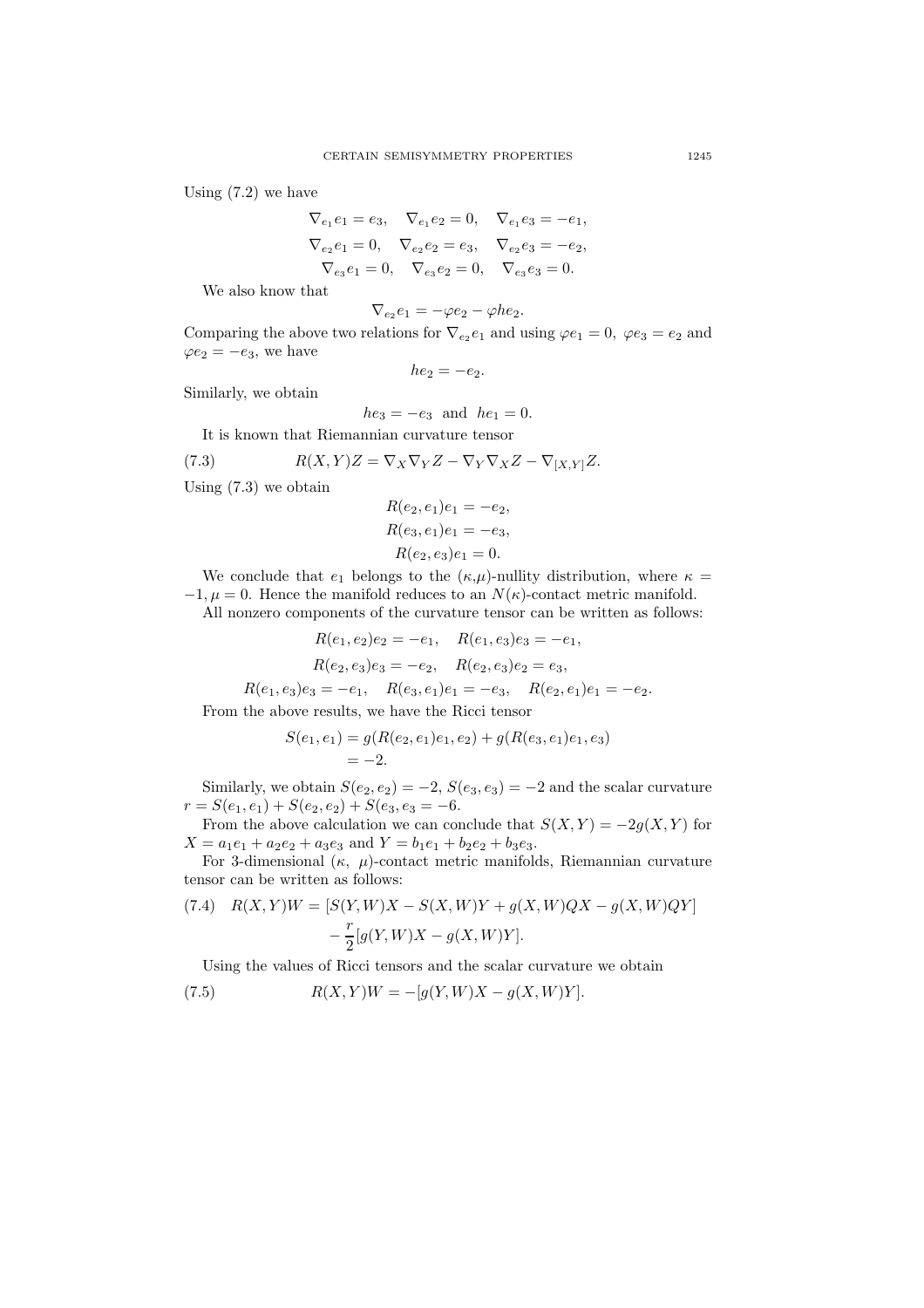From the definition of  $\varphi$ -concircularly semisymmetric manifold we obtain

(7.6) 
$$
(Z(X,Y) \cdot \varphi)W = Z(X,Y)\varphi W - \varphi Z(X,Y)W
$$

$$
= R(X,Y)\varphi W - \varphi R(X,Y)W
$$

$$
- \frac{r}{6}[g(Y,\varphi W)X - g(X,\varphi W)Y
$$

$$
- g(Y,W)\varphi X + g(X,W)\varphi Y].
$$

Using (7.5) and the value of Ricci tensor, (7.6) yields

(7.7) 
$$
(Z(X, Y) \cdot \varphi)W = -[g(Y, \varphi W)X - g(X, \varphi W)Y] + [g(Y, W)\varphi X - g(X, W)\varphi Y] + [g(Y, \varphi W)X - g(X, \varphi W)Y - g(Y, W)\varphi X + g(X, W)\varphi Y] = 0.
$$

Thus Theorem 5.1 is verified.

#### References

- [1] K. Arslan, R. Ezentas, C. Murathan, and T. Sasahara, Biharmonic submanifolds in 3 dimensional  $(\kappa, \mu)$ -manifolds, Int. J. Math. Math. Sci. 2005 (2005), no. 22, 3575–3586.
- [2] D. E. Blair, J. S. Kim, and M. M. Tripathi, On the concircular curvature tensor of a contact metric manifold, J. Korean Math. Soc. 42 (2005), no. 5, 883–892.
- [3] D. E. Blair, T. Koufogiorgos, and B. J. Papantoniou, Contact metric manifold satisfying a nullity condition, Israel J. Math. 91 (1995), no. 1-3, 189–214.
- [4] U. C. De and A. Sarkar, On quasi-conformal curvature tensor of  $(\kappa, \mu)$ -contact metric manifold, Math. Rep. (Bucur.) 14(64) (2012), no. 2, 115–129.
- [5] S. Ghosh and U. C. De, On  $\phi$ -quasiconformally symmetric  $(\kappa, \mu)$ -contact metric manifolds, Lobachevskii J. Math. 31 (2010), no. 4, 367–375.
- [6]  $\ldots$ , On a class of  $(\kappa, \mu)$ -contact metric manifolds, An. Univ. Oradea Fasc. Mat. 19 (2012), no. 1, 231–242.
- [7] J. B. Jun, A. Yildiz, and U. C. De, On  $\phi$ -recurrent  $(\kappa, \mu)$ -contact metric manifolds, Bull. Korean Math. Soc. 45 (2008), no. 4, 689–700.
- [8] W. Kuhnel, Conformal transformations between Einstein spaces, Conformal geometry (Bonn, 1985/1986), 105–146, Asepects math., E12, Vieweg, Braunschweig, 1988.
- [9] C. Özgür, Contact metric manifolds with cyclic-parallel Ricci tensor, Differ. Geom. Dyn. Syst. 4 (2002), no. 1, 21–25.
- [10] B. J. Papantoniou, Contact Remannian manifolds satisfying  $R(\xi, X) \cdot R = 0$  and  $\xi \in$  $(\kappa, \mu)$ -nullity distribution, Yokohama Math. J. 40 (1993), no. 2, 149-161.
- [11] S. Tanno, Ricci curvatures of contact Reimannian manifolds, Tôhoku Math. J. 40 (1988), no. 3, 441–448.
- [12] K. Yano, Concircular geometry I. Concircular transformations, Proc. Imp. Acad. Tokyo 16 (1940), 195–200.
- [13] A. Yildiz and U. C. De, A classification of  $(\kappa, \mu)$ -contact metric manifolds, Comm. Korean Math. Soc. 27 (2012), no. 2, 327–339.